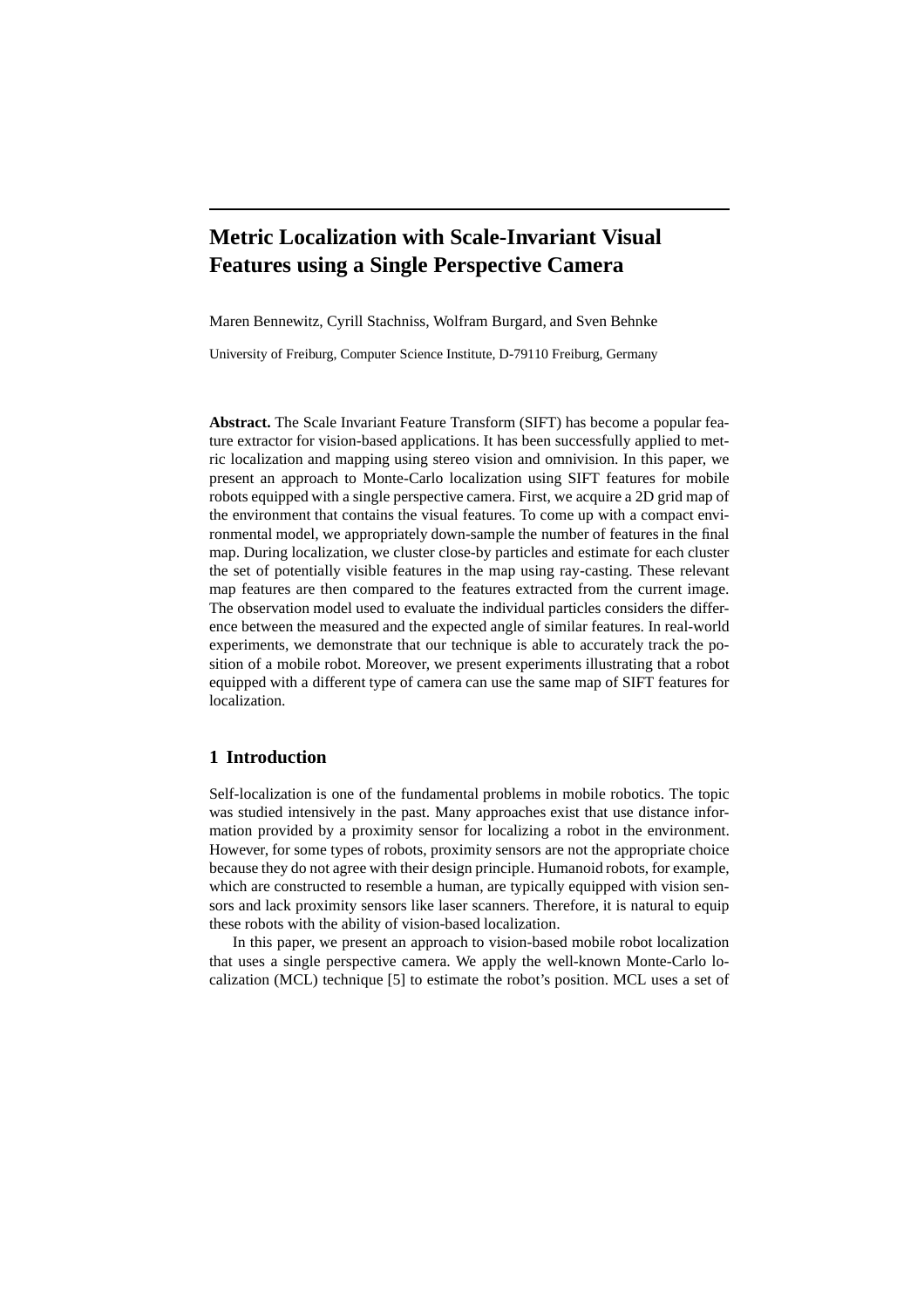random samples, also called particles, to represent the belief of the robot about its pose. To locate features in the camera images, we use the Scale Invariant Feature Transform (SIFT) developed by Lowe [15]. SIFT features are invariant to image translation, scale, and rotation. Additionally, they are partially invariant to illumination changes and affine or 3D projection. These properties make SIFT features particularly suitable for mobile robots since, as the robots move around, they typically observe landmarks from different angles and distances, and with a different illumination.

Whereas existing systems, that perform metric localization and mapping using SIFT features, apply stereo vision in order to compute the 3D position of the features [20, 7, 21, 2], we rely on a single camera only during localization. Since we want to concentrate on the localization aspect, we facilitate the map acquisition process by using a robot equipped with a camera and a proximity sensor. During mapping, we create a 2D grid model of the environment. In each cell of the grid, we store those features that are supposed to be at that 2D grid position. Since the number of observed SIFT features is typically high, we appropriately down-sample the number of features in the final map. During MCL, we then rely on a single perspective camera and do not use any proximity information. Our approach estimates for clusters of particles the set of potentially visible features using ray-casting on the 2D grid. We then compare those features to the features extracted from the current image. In the observation model of the particle filter, we consider the difference between the measured and the expected angle of similar features. By applying the ray-casting technique, we avoid comparing the features extracted out of the current image to the whole database of features (as the above mentioned approaches do), which can lead to serious errors in the data association. As we demonstrate in practical experiments with a mobile robot in an office environment, our technique is able to reliably track the position of the robot. We also present experiments illustrating that the same map of SIFT features can be used for self-localization by different types of robots equipped with a single camera only and without proximity sensors.

This paper is organized as follows. After discussing related work in the following section, we describe the Monte-Carlo localization technique that is applied to estimate the robot's position. In Section 4, we explain how we acquire 2D grid maps of SIFT features. In Section 5, we present the observation model used for MCL. Finally, in Section 6, we show experimental results illustrating the accuracy of our approach to estimate the robot's position.

# **2 Related Work**

Monte-Carlo methods are widely used for vision-based localization and have been shown to yield quite robust estimates of the robot's position. Several localization approaches are image-based, which means that they store a set of reference images taken at various locations that are used for localization. Some of the image-based methods rely on an omnidirectional camera in order to localize a mobile robot. The advantages of omnidirectional images are the circular field of view and thus, the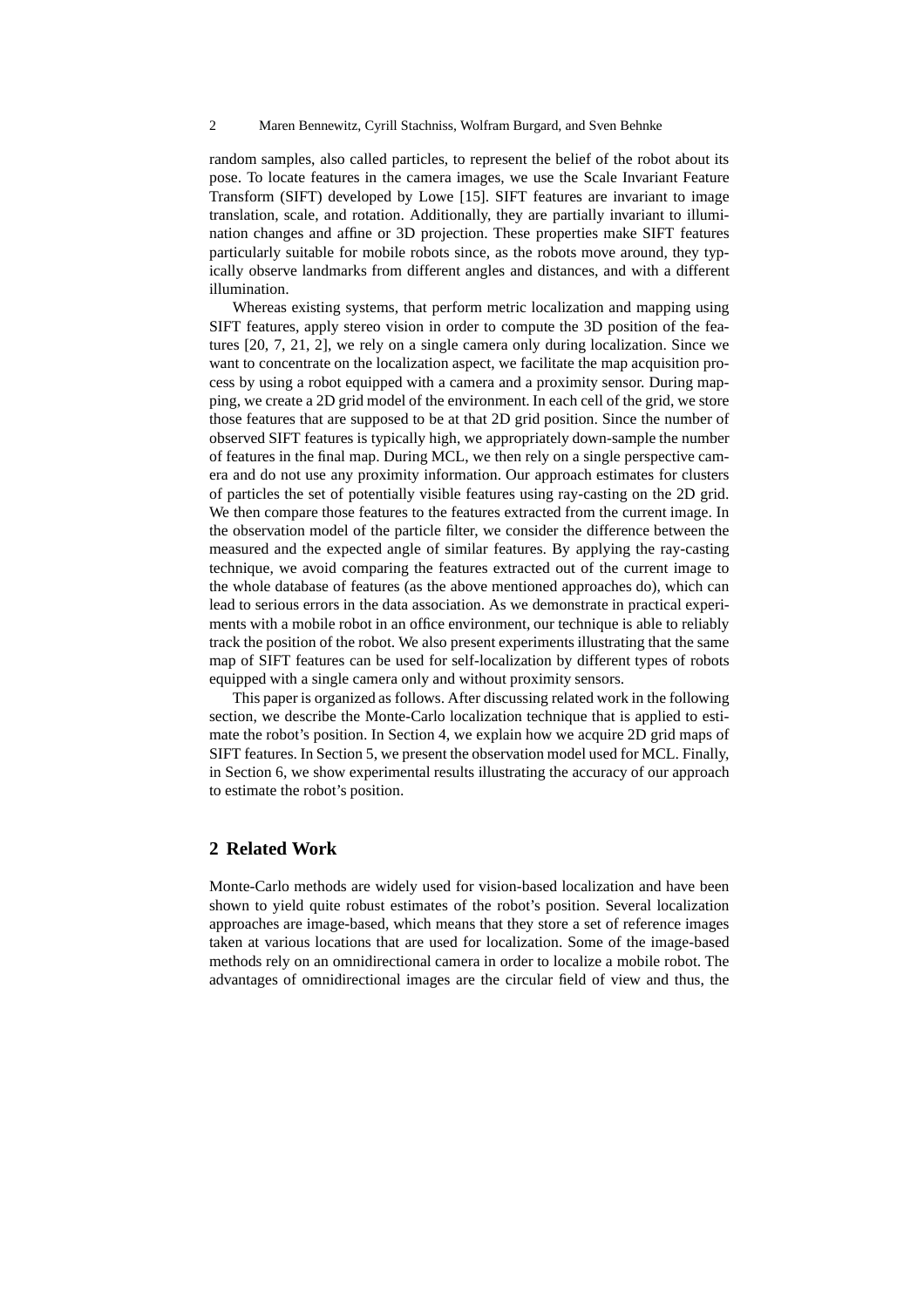knowledge about the appearance of the environment in all possible gaze directions. Recent techniques were for example presented by Andreasson et al. [1] who developed a method to match SIFT features extracted from local interest points in panoramic images, by Menegatti et al. [16] who use Fourier coefficients for feature matching in omnidirectional images, and by Gross et al. [9] who compare the panoramic images using color histograms. Wolf et al. [23] apply a combination of MCL and an image retrieval system in order to localize a robot equipped with a perspective camera. The systems presented by Ledwich and Williams [12] and by Kŏsécka and Li [11] perform Markov localization within a topological map. They use the SIFT feature descriptor to match the current view to the reference images. Whenever using those image-based methods, care has to be taken in deciding at which positions to collect the reference images in order to ensure a complete coverage of the space the robot can travel in. In contrast to this, our approach stores features at the positions where they are located in the environment and not for all possible poses the robot can be in.

Additionally, localization techniques have been presented that use a database of observed visual landmarks. SIFT features have become very popular for metric localization as well as for SLAM (simultaneous localization and mapping, [21, 2]). Se et al. [20] were the first who performed localization using SIFT features in a restricted area. They did not apply a technique to track the position of the robot over time. Recently, Elinas and Little [7] presented a system that uses MCL in combination with a database of SIFT features learned in the same restricted environment. All these approaches use stereo vision to compute the 3D position of a landmark and match the visual features in the current view to all those in the database to find correspondences. To avoid matching the observations to the whole database of features, we present a system that determines the sets of visible features for clusters of particles. These relevant features are then matched to the features in the current image. This way, the number of ambiguities, which can occur in larger environments, is reduced. The relevant features are determined by applying a ray-casting technique in the map of features. The main difference to existing metric localization systems using SIFT features is however that our approach is applicable to robots that are equipped with a single perspective camera only, whereas the other approaches require stereo vision or omnivision.

Note that Davison et al. [3] and Lemaire et al. [13] presented approaches to feature-based SLAM using a single camera. These authors use extended Kalman filters for state estimation. Both approaches have only been applied to robots moving within a relatively small operational range.

Vision-based MCL was first introduced by Dellaert et al. [4]. The authors constructed a global ceiling mosaic and use simple features extracted out of images obtained with a camera pointing to the ceiling for localization. Systems that apply vision-based MCL are also popular in the RoboCup domain. In this scenario, the robots use environment-specific objects as features [19, 22].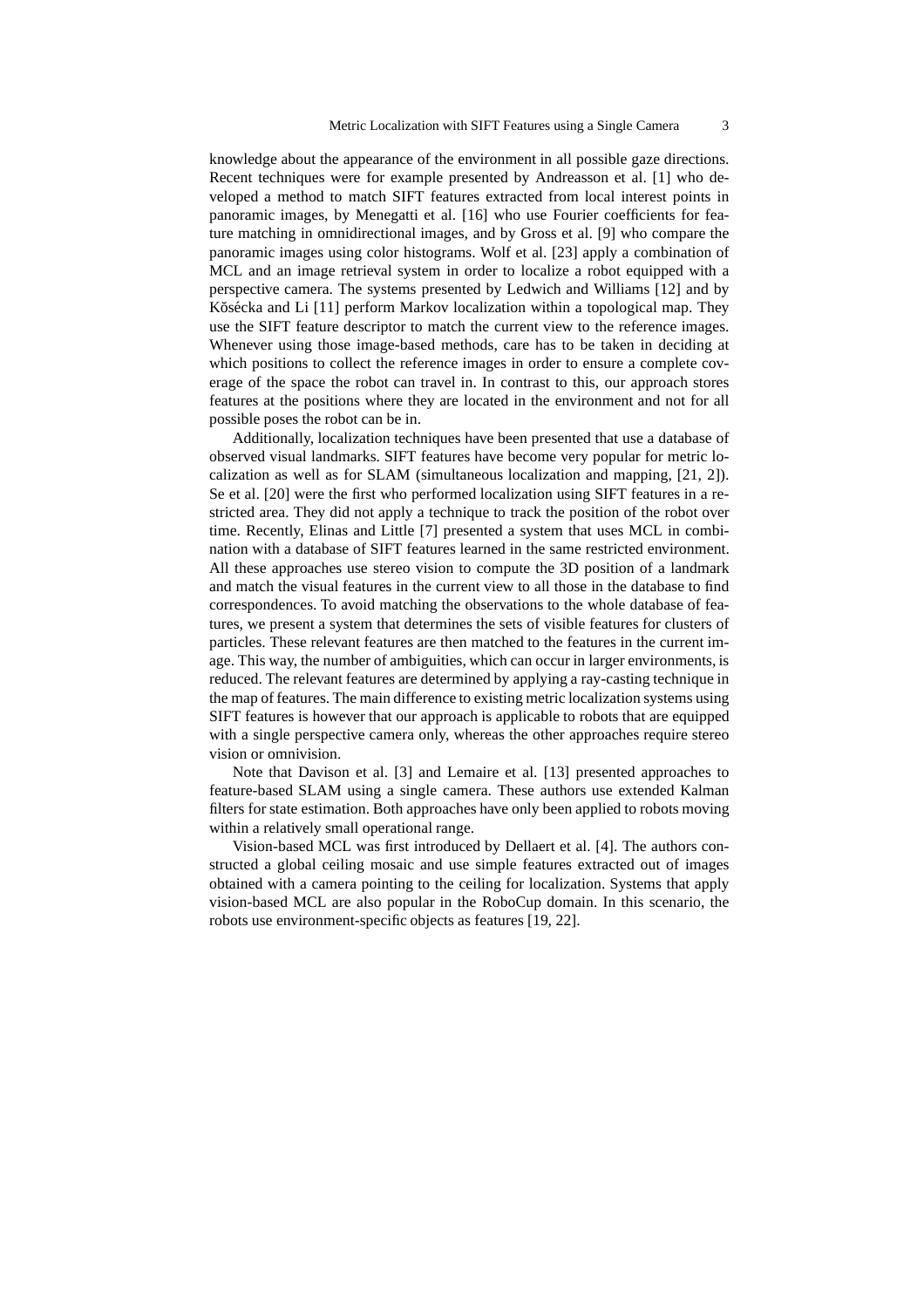### **3 Monte-Carlo Localization**

To estimate the pose  $x_t$  (position and orientation) of the robot at time  $t$ , we apply the well-known Monte-Carlo localization (MCL) technique [5], which is a variant of Markov localization. MCL recursively estimates the posterior about the robot's pose:

$$
p(x_t \mid z_{1:t}, u_{0:t-1})
$$
  
=  $\eta \cdot p(z_t \mid x_t) \cdot \int_{x_{t-1}} p(x_t \mid x_{t-1}, u_{t-1}) \cdot p(x_{t-1} \mid z_{1:t-1}, u_{0:t-2}) dx_{t-1}$  (1)

Here,  $\eta$  is a normalization constant resulting from Bayes' rule,  $u_{0:t-1}$  denotes the sequence of all motion commands executed by the robot up to time  $t - 1$ , and  $z_{0}$ . the sequence of all observations. The term  $p(x_t | x_{t-1}, u_{t-1})$  is called motion model and denotes the probability that the robot ends up in state  $x_t$  given it executes the motion command  $u_{t-1}$  in state  $x_{t-1}$ . The observation model  $p(z_t | x_t)$  denotes the likelihood of making the observation  $z_t$  given the robot's current pose is  $x_t$ . To determine the observation likelihood, our approach compares SIFT features in the current view to those SIFT features in the map that are supposed to be visible (see Section 5).

MCL uses a set of random samples to represent the belief of the robot about its state at time t. Each sample consists of the state vector  $x_t^{(i)}$  and a weighting factor  $\omega_t^{(i)}$  that is proportional to the likelihood that the robot is in the corresponding state. The update of the belief, also called particle filtering, is typically carried out as follows. First, the particle states are predicted according to the motion model. For each particle a new pose is drawn given the executed motion command since the previous update. In the second step, new individual importance weights are assigned to the particles. Particle *i* is weighted according to the likelihood  $p(z_t | x_t^{(i)})$ . Finally, a new particle set is created by resampling from the old set according to the particle weights. Each particle survives with a probability proportional to its importance weight.

Due to spurious observations it is possible that good particles vanish because they have temporarily a low likelihood. Therefore, we follow the approach proposed by Doucet [6] that uses the so-called number of effective particles [14] to decide when to perform a resampling step

$$
N_{\text{eff}} = \frac{1}{\sum_{i=1}^{N} (w^{(i)})^2},\tag{2}
$$

where  $N$  is the number of particles.  $N_{\text{eff}}$  estimates how well the current particle set represents the true posterior. Whenever  $N_{\text{eff}}$  is close to its maximum value N, the particle set is a good approximation of the true posterior. Its minimal value 1 is obtained in the situation in which a single particle has all the probability mass contained in its state.

We do not resample in each iteration, instead, we only resample each time  $N_{\text{eff}}$ drops below a given threshold (here set to  $\frac{N}{2}$ ). In this way, the risk of replacing good particles is drastically reduced.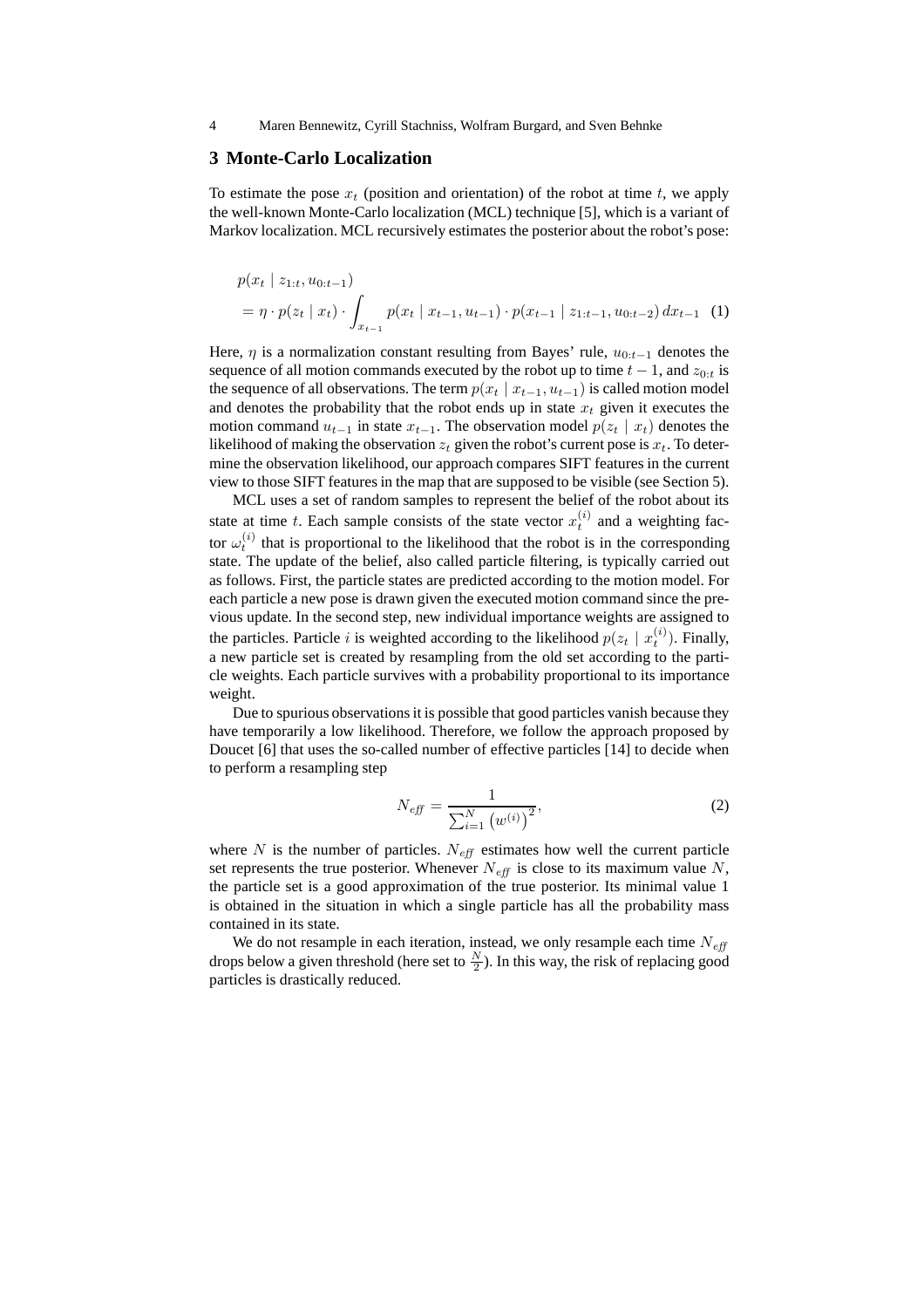### **4 Acquiring 2D Maps of Scale-Invariant Features**

We use maps of visual landmarks for localization. To detect features, we use the Scale Invariant Feature Transform (SIFT). Each image feature is described by a vector  $\langle p, s, r, f \rangle$  where p is the subpixel location, s is the scale, r is the orientation, and f is a descriptor vector, generated from local image gradients. The SIFT descriptor is invariant to image translation, scaling, and rotation and also partially invariant to illumination changes and affine or 3D projection. Lowe presented results illustrating robust matching of SIFT descriptors under various image transformations [15]. Mikolajczyk and Schmid compared SIFT and other image descriptors and showed that SIFT yields the highest matching accuracy [17].

Ke and Sukthankar [10] presented an approach to compute a more compact representation for SIFT features, called PCA-SIFT. They apply principal components analysis (PCA) to determine the most distinctive components of the feature vector. As shown in their work, the PCA-based descriptor is more distinctive and more robust than the standard SIFT descriptor. We therefore use that representation in our current approach. As suggested by Ke and Sukthankar, we apply a 36 dimensional descriptor vector resulting from PCA.

To acquire a 2D map of SIFT features, we used a B21r robot equipped with a perspective camera and a SICK laser range finder. We steered the robot through the environment to obtain image data as well as proximity and odometry measurements. The robot was moving with a speed of  $40 \, \text{cm/s}$  and collected images at a rate of  $3 \, \text{Hz}$ . To be able to compute the positions of features and to obtain ground truth data, we used an approach to grid-based SLAM with Rao-Blackwellized particle filters [8]. Using the information about the robot's pose and extracted SIFT features out of the current camera image, we can estimate the positions of the features in the map. More specifically, we use the distance measurement of the laser beam that corresponds to the horizontal angle of the detected feature and the robot's pose to calculate the 2D position of the feature. Thus, we assume that the features are located on the obstacles detected by the laser range finder. In the office environment in which we performed our experiments, this assumption leads to quite robust estimates even if there certainly exist features that are not correctly mapped. In each 2D grid cell, we store the set of features that are supposed to be at that 2D grid position. Currently, we use a grid resolution of 10 by  $10cm$ . In the first stage of mapping, we store all observed features.

After the robot moved through the environment, the number of observed SIFT features is extremely high. Typically, we have 150-500 features extracted per image with a resolution of 320 by 240 pixels. This results in around 600,000 observed features after the robot traveled for  $212m$  in a typical office environment. After map acquisition, we down-sample a reduced set of features that is used for localization. For each grid cell, we randomly draw features. A drawn feature is rejected if there is already a similar feature within the cell. We determine similar features by comparing their PCA-SIFT vectors (see below). We sample a maximum of 20 features for each grid cell. Using the sampling process, features that were observed more often have a higher chance to be selected and features that were detected only once (due to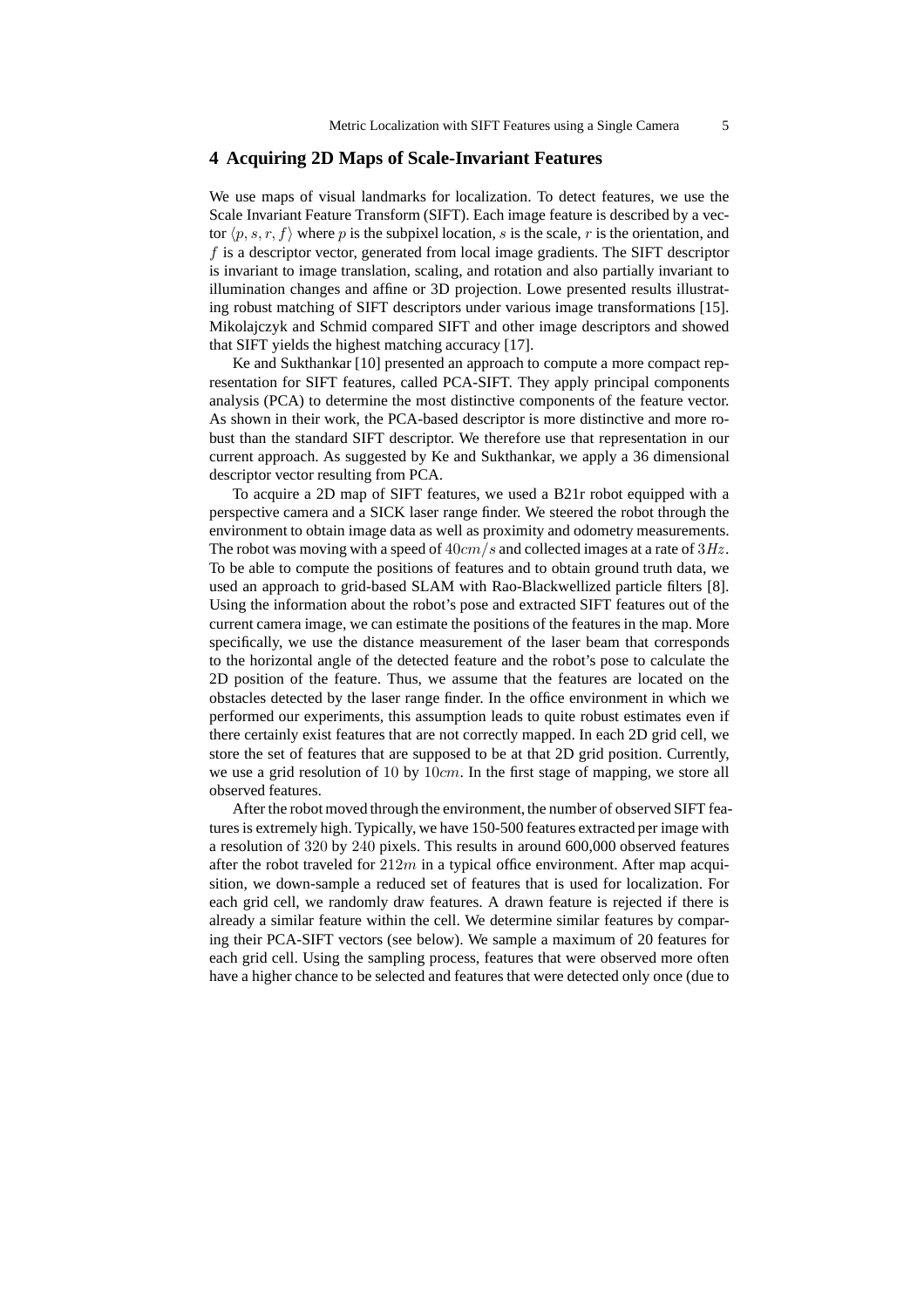failure observations or noise) are eliminated. The goal of this sampling process is to reduce computational resources and at the same time obtain a representative subset of features. To choose good representatives for the features, a clustering based on the descriptor vectors can be carried out.

The left image of Figure 3 shows a 2D grid map of SIFT features of an office environment that was acquired by the described method. The final map contains approximately 100,000 features. Note that also a stereo camera system, which was not available in our case, would be an appropriate solution for map building. The presented map acquisition approach is not restricted to robots equipped with a laser range finder.

## **5 Observation Model for SIFT Features**

In the previous section, we described how to built a map of SIFT features using a robot equipped with a camera and a proximity sensor. In this section, we describe how a robot without a proximity sensor can use this environmental model for localization with a single perspective camera.

Sensor observations are used to compute the weight of each particle by estimating the likelihood of the observation given the pose of the particle in the map. Thus, we have to specify how to compute  $p(z_t | x_t)$ . In our case, an observation  $z_t$  consists of the SIFT features in the current image:  $z_t = \{o_1, \ldots, o_M\}$  where M is the number of features in the current image. To determine the likelihood of an observation given a pose in the map, we compare the observed features with the features in the map by computing the Euclidean distance of their PCA-SIFT descriptor vectors.

In order to avoid comparing the features in the current image to the whole set of features contained in the map, we determine the potentially visible features. This helps to cope with an environment that contains similar landmarks at different locations (e.g. several similar rooms). In case one matches the current observation against the whole set of features, this leads to serious errors in the data association.

To compute the relevant features, we group close-by particles to a cluster. We determine for each particle cluster the set of features that are potentially visible from these locations. This is done using ray-casting on the feature grid map. To speed-up the process of finding relevant features, one could also precompute for each grid cell the set of features that are visible. However, in our experiments, computing the similarity of the feature vectors took substantially longer than the ray-casting operations. Typically, we have 150-500 features per image.

In order to compare two SIFT vectors, we use a distance function based on the Euclidian distance. The likelihood that the two PCA-SIFT vectors  $f$  and  $f'$  belong to the same feature is computed as

$$
p(f = f') = exp\left(-\frac{\|f - f'\|}{2 \cdot \sigma_1^2}\right),\tag{3}
$$

where  $\sigma_1$  is the variance of the Gaussian.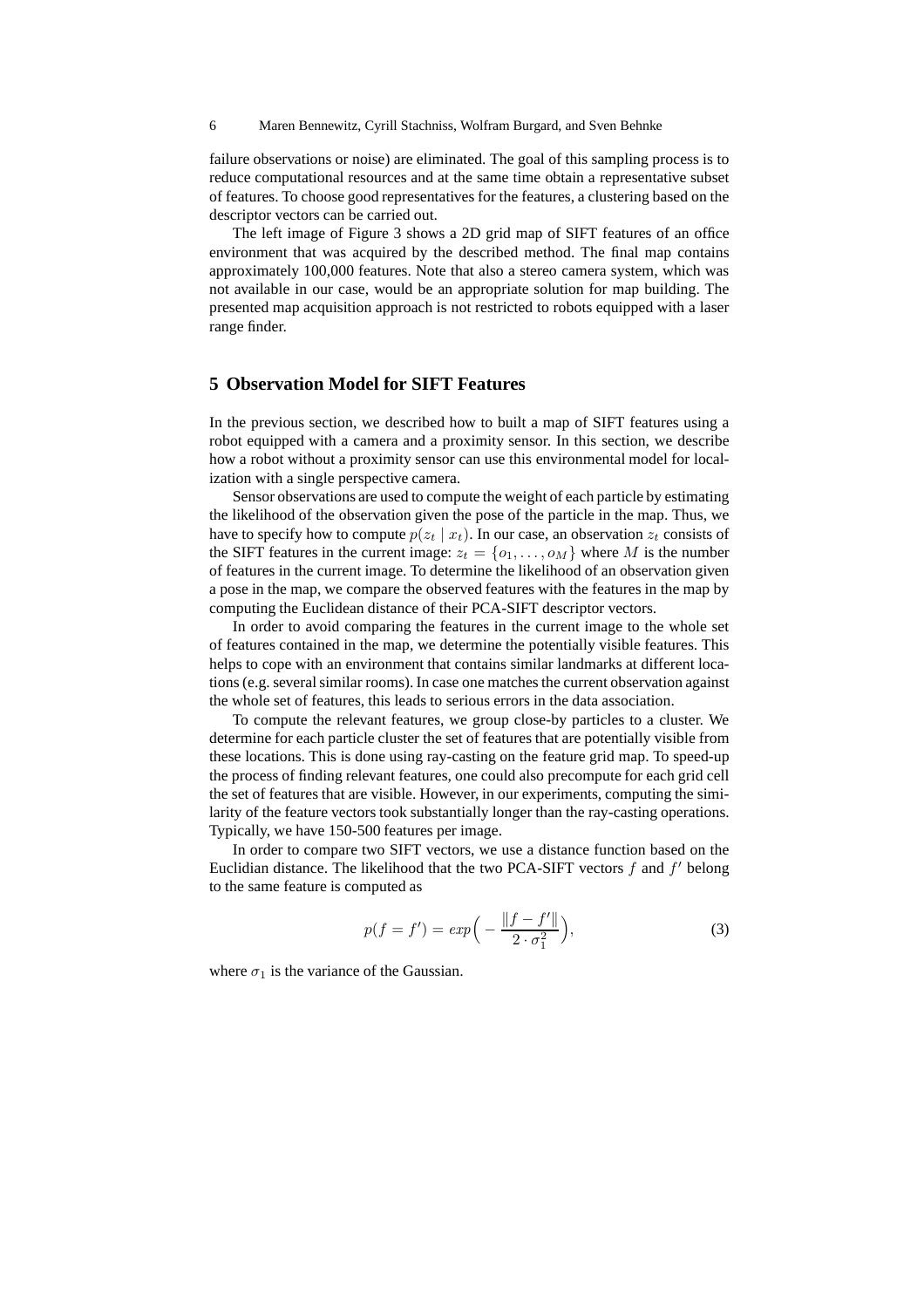In general, one could use Eq. (3) to determine the most likely correspondence between an observed feature and the map features. However, since it is possible that different landmarks exist that have a similar descriptor vector, we do not determine a unique corresponding map feature for each observed feature. In order to avoid misassignments, we instead consider all pairs of observed features and relevant map features. This set of pairs of features is denoted as  $C$ . For each pair of features in  $C$ we use Eq. (3) to compute the likelihood that the corresponding PCA-SIFT vectors belong to the same feature.

This information is than used to compute the likelihood  $p(z_t | x_t^{(i)})$  of an observation given the pose  $x_t^{(i)}$  of particle i, which is required for MCL. Since a single perspective camera does not provide depth information, we can use only the angular information to compute this likelihood. We therefore consider the difference between the horizontal angles of the currently observed features in the image and the features in the map to compute  $p(z_t | x_t^{(i)})$ . More specifically, we compute the distribution over the angular displacement of a particle given the observation and the map. For each particle, we compute a histogram over the angular differences between the observed features and the map features. The x-values in that histogram represent the angular displacement and the y-values its likelihood. The histogram is computed using the pairs of features in  $C$  evaluated using Eq. (3).

In particular, we compute for each pair  $(o, l) \in C$  the difference between the horizontal angle at which the feature was observed and the angle at which the feature should be located according to the map and the particle pose. We add the likelihood that these features are equal, which is given by Eq. (3), to the corresponding bin of the histogram. As a result, we obtain a distribution about the angular error of the particle.

In mathematical terms, the value  $h(b)$  of a bin b (representing the interval of angular differences from  $\alpha^{-}(b)$  to  $\alpha^{+}(b)$ ) in the histogram is given by

$$
h(b) = \beta + \sum_{\{(o,l)\in C \mid \alpha^-(b)\leq \alpha(o) - \alpha(l) < \alpha^+(b)\}} p(f_o = f_l),\tag{4}
$$

where  $\alpha(\cdot)$  is the function that computes the horizontal angle of a feature for a given pose of the robot,  $f_o$  is the PCA-SIFT descriptor of feature  $o$ , and  $f_l$  of feature l accordingly.  $\beta$  is a constant greater that zero ensuring that no angular displacement has zero probability.

The histograms of particles that are close to the correct pose of the robot have high values around zero. In case that there are several similar features in the environment, the histogram has multiple modes.

One finally needs to compute the observation likelihood of a particle. So far, we computed the distribution about the horizontal angular displacement, not its actual value. In case of a uni-modal or Gaussian distribution it would be sufficient to consider only the distance of the mean from zero taking into account the variance. However, in real-world situations, it is likely that one obtains multi-modal distributions.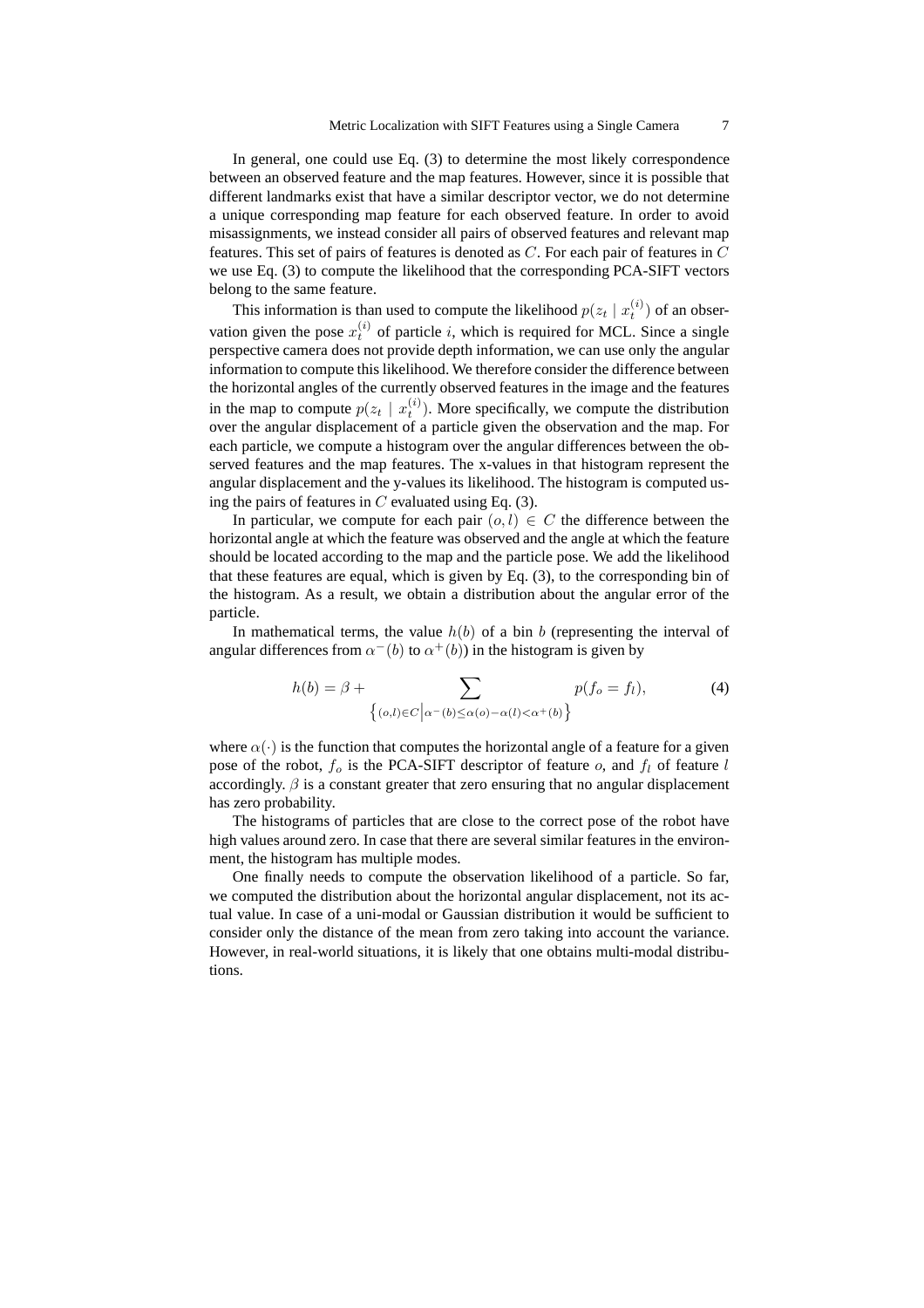Each bin of that histogram stores the probability mass of the corresponding angular displacement of the particle. Therefore, we compute the observation likelihood given we have the angular displacement of that bin and multiply it with the value stored in that bin. The observation likelihood given the histogram is then computed by the sum over these values

$$
p(z_t | x_t^{(i)}) = \sum_b h(b) \cdot exp\left(-\frac{1}{2 \cdot \sigma_2^2} \cdot \left[\frac{\alpha^+(b) + \alpha^-(b)}{2}\right]^2\right),\tag{5}
$$

where  $\sigma_2$  is the variance of a Gaussian describing the likelihood of a particle depending on the angular displacement. Figure 1 illustrates the whole process of computing the observation likelihood for a single particle.



**Fig. 1.** Image (a) shows the distribution about the horizontal angular displacement for a particular particle computed according to Eq. (4). The plot shown in (b) depicts the Gaussian that is used to compute the weight of a sample depending on the displacement. Finally, image (c) shows the resulting histogram in which each bin of the histogram (a) is multiplied by the corresponding value of the Gaussian. Summing up the bins leads to an observation likelihood of 0.25.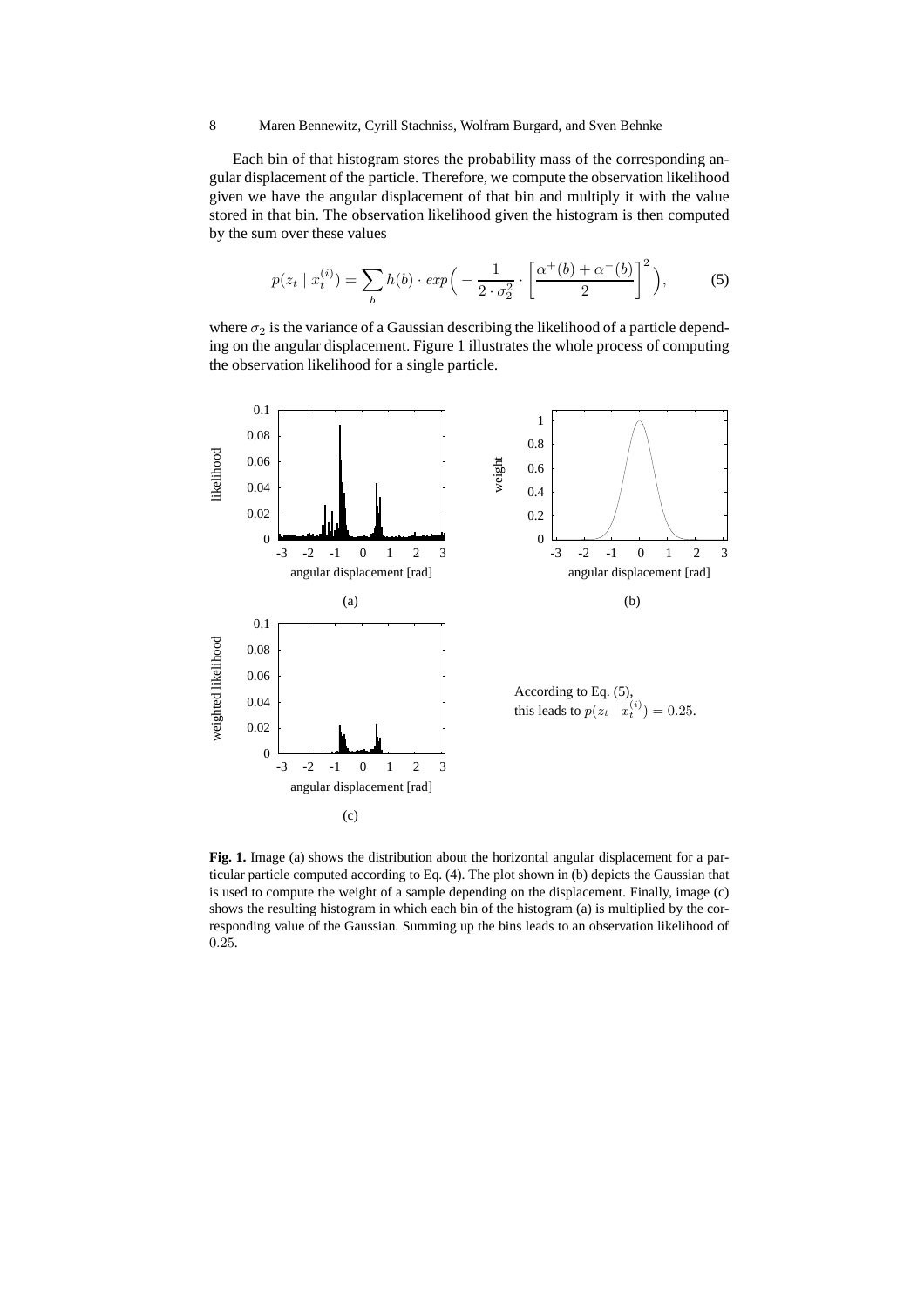

**Fig. 2.** Example images with generated SIFT features. The images were obtained from two different cameras used in the experiments. The standard camera (left) was used for map acquisition as well as for localization and a low-cost wide-angle camera (right) for further evaluation of our localization approach.

Note that a further improvement of the sensor model can be obtained by using the joint compatibility test between pairs of feature as proposed by Neira and Tardós  $[18]$ and not considering all possible data associations.

#### **6 Experimental Results**

To evaluate our approach to estimate the pose of the robot equipped with a single perspective camera, we carried out a series of real-world experiments with wheeled and humanoid robots in an office environment. The B21r robot that performed the mapping task carries a standard camera with an opening angle of approximately 65°. In order to show that the acquired feature map can be used by robots equipped with different cameras, we performed the localization experiments using a low-cost wideangle camera (with an opening angle of about  $130^{\circ}$ ). The difference between typical images of both cameras can be seen in Figure 2. The arrows indicate the location, orientation, and scale of the generated SIFT features. The acquired map is depicted in Figure 3.

#### **6.1 Localization Accuracy**

In this experiment, the wheeled robot traveled a distance of approximately  $20m$ . Figure 3 shows the estimated trajectory as well as the true pose of the robot during this experiment. The ground truth has been determined using laser range data. The evolution of the particle filter is illustrated in Figure 4. It shows the particle clouds as well as the true position and the pose estimate provided by odometry.

A more quantitative analysis showing the localization error over time can be found in Figure 5. Between time step 40 and 50, the error in the pose of the vehicle was comparably high. This is because we used the weighted mean of the samples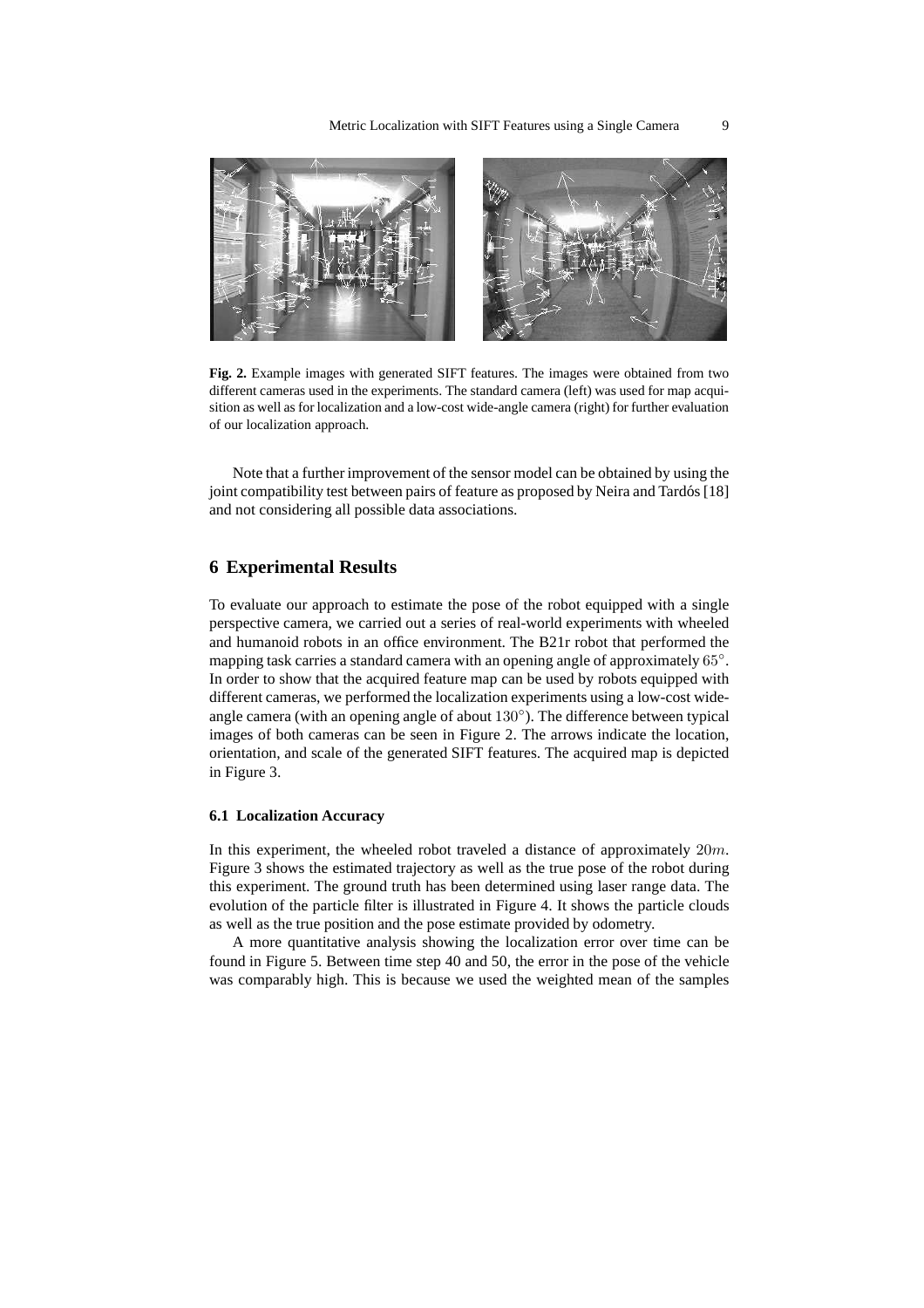



**Fig. 3.** The left image shows the 2D map acquired in a typical office environment. Each cross represents the estimated 2D position of a SIFT feature. The right image depicts the estimated trajectory as well as the ground truth of a localization experiment. As can be seen, the weighted mean of the particles is close to the true pose of the robot.



**Fig. 4.** The particle set during localization. The two arrows indicate the pose resulting from odometry information as well as the true pose of the robot. The true pose of the vehicle was determined by using a laser range finder that was mounted on the robot for this purpose. The occupancy grid map is only shown for a better illustration and was not used for localization.

for the error computation and because the belief was temporarily multi-modal. This fact can be observed in the snapshots depicted in Figure 4. As this experiment illustrates, our technique is able to accurately estimate the pose of the robot. The average error in the  $x/y$ -position was 39*cm*. The average error in the orientation of the vehicle was 4.5 ◦ . We got comparable localization results when using different cameras with a more constrained field of view like the one which was used for map acquisition. During our experiments, we used 800 particles in our particle filter, which were initialized with a Gaussian centered at the starting pose of the robot.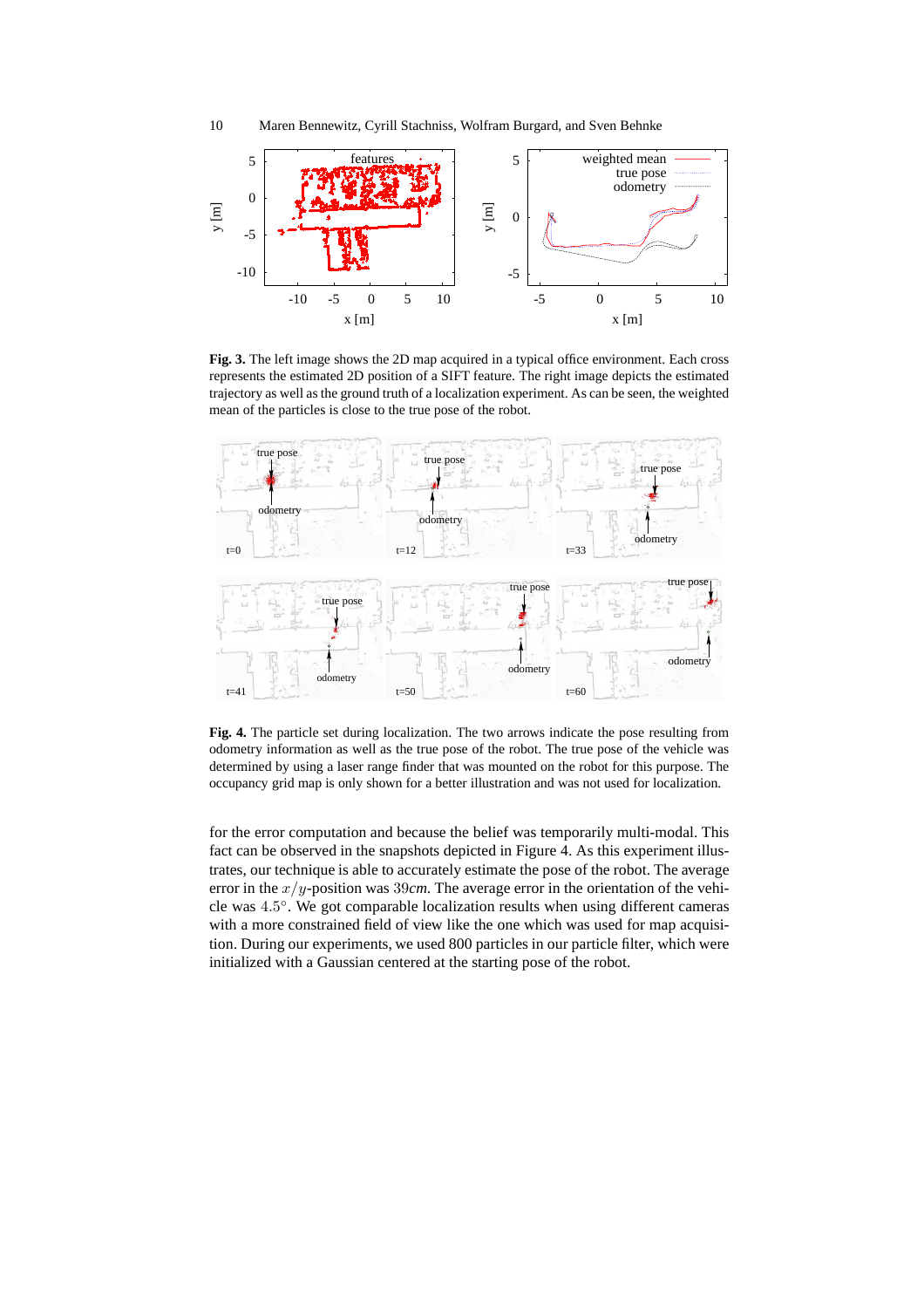



**Fig. 5.** Evolution of the error during the localization experiment depicted in Figure 3.



**Fig. 6.** The humanoid robot Max.

#### **6.2 Tracking the Pose of a Humanoid Robot**

To further evaluate our approach, we applied our localization technique to the humanoid robot depicted in Figure 6. To estimate the pose of the robot based on executed motion commands, we perform dead reckoning. The gait control input consists of motor currents that control the lateral, speed, sagittal, and the rotational speed. The estimated velocities are integrated to determine the relative movement. Compared to a wheeled robot equipped with odometry sensors, this leads to a noisy pose estimate. Furthermore, due to the design of the humanoid robot, the camera images are often blurred because of vibrations.

In this experiment, the robot Max traveled along the trajectory shown in Figure 7. The red circles correspond to position where an observation was made. The particle clouds obtained in this experiment are given in Figure 8. In case no sensor information is integrated, the pose estimate has a high uncertainty as can be seen in the first row of that figure. In contrast to this, the use of our vision-based localization technique reduces the uncertainty and enables to localize the humanoid. Note that due to unstable motion of the humanoid, missing odometry sensors, vibrations, and the shaking camera, the localization is less robust compared to a wheeled robot.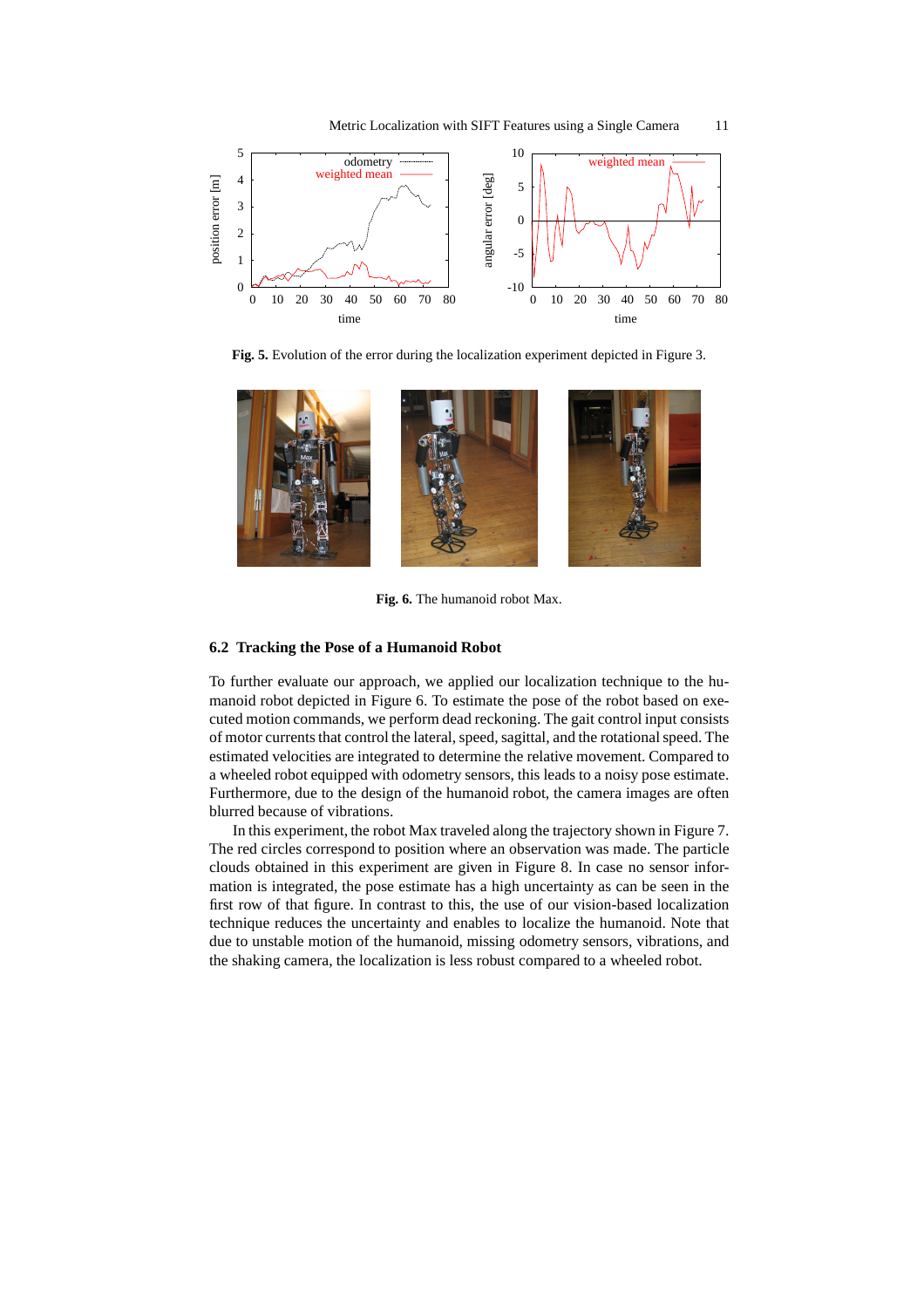

**Fig. 7.** The trajectory of Max. The red circles indicate the positions where observations were made. The corresponding plots of the particle clouds are shown in Figure 8.



**Fig. 8.** Vision-based localization of a humanoid robot. The images in the first row depict the evolution of the particles in case no sensor information is used. The high uncertainty in the particle cloud results from the poor motion estimate resulting from dead reckoning. The images in the second row show the result of our localization approach. As can be seen, the visual information allows to accurately estimate the pose of the humanoid robot.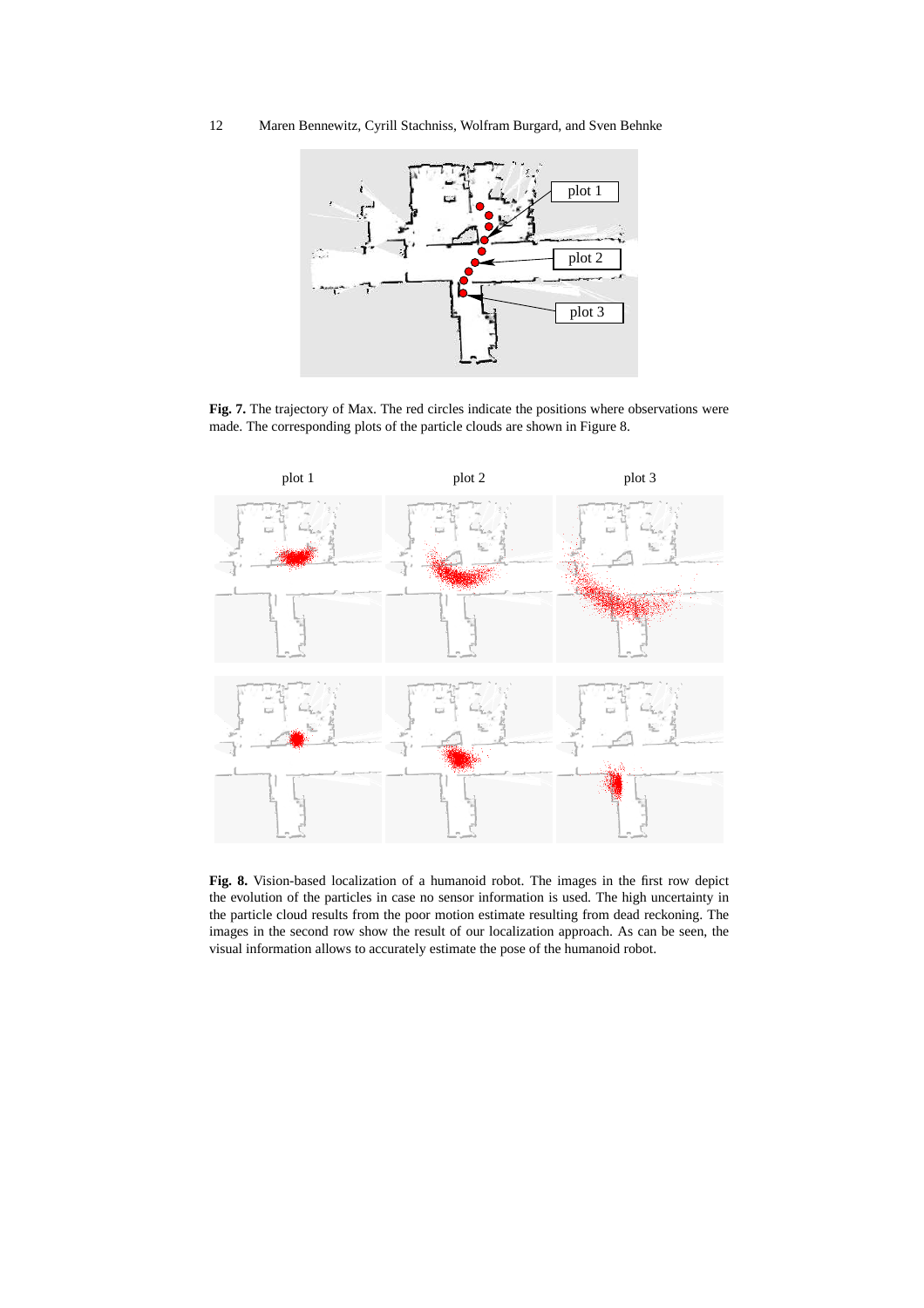## **7 Conclusions**

In this paper, we presented an approach to mobile robot localization that relies on a single perspective camera. Our technique is based on Monte-Carlo localization and uses SIFT features extracted from camera images. In the observation model of our particle filter, we compare descriptor vectors of features in the current image to the set of potentially visible map features given the pose of the particles. Based on this information, we compute a distribution about the angular displacement for each sample given the current observation. The evaluation of potential correspondences between features is done efficiently by performing the necessary computations for clusters of particles. By using only the relevant features in the vicinity of the particles in the observation model, we reduce the number of data association failures. As we demonstrate in real-world experiments carried out with a wheeled as well as with a humanoid robot, our system provides an accurate metric pose estimate for a mobile robot without requiring proximity sensors, omnivision, or a stereo camera.

#### **Acknowledgment**

This project is partially supported by the German Research Foundation (DFG), grant BE 2556/2-1 and SFB/TR-8 (A3). We would like to thank D. Lowe for providing his software to detect SIFT features and Y. Ke for his PCA-SIFT implementation. Further thanks to J. Stückler and M. Schreiber for helping us carrying out the experiments with the humanoid robot.

# **References**

- 1. H. Andreasson, A. Treptow, and T. Duckett. Localization for mobile robots using panoramic vision, local features and particle filter. In *Proc. of the IEEE Int. Conf. on Robotics & Automation (ICRA)*, 2005.
- 2. T.D. Barfoot. Online visual motion estimation using FastSLAM with SIFT features. In *Proc. of the IEEE/RSJ Int. Conf. on Intelligent Robots and Systems (IROS)*, 2005.
- 3. A.J. Davison, Y. Gonz´alez Cid, and N. Kita. Real-time 3D SLAM with wide-angle vision. In *IFAC/EURON Symposium on Intelligent Autonomous Vehicles (IAV)*, 2004.
- 4. F. Dellaert, W. Burgard, D. Fox, and S. Thrun. Using the Condensation algorithm for robust, vision-based mobile robot localization. In *Proc. of the IEEE Conf. on Computer Vision and Pattern Recognition (CVPR)*, 1999.
- 5. F. Dellaert, D. Fox, W. Burgard, and S. Thrun. Monte Carlo localization for mobile robots. In *Proc. of the IEEE Int. Conf. on Robotics & Automation (ICRA)*, 1998.
- 6. A Doucet. On sequential simulation-based methods for bayesian filtering. Technical report, Signal Processing Group, Departement of Engeneering, University of Cambridge, 1998.
- 7. P. Elinas and J.J. Little. σMCL: Monte-Carlo localization for mobile robots with stereo vision. In *Proc. of Robotics: Science and Systems (RSS)*, 2005.